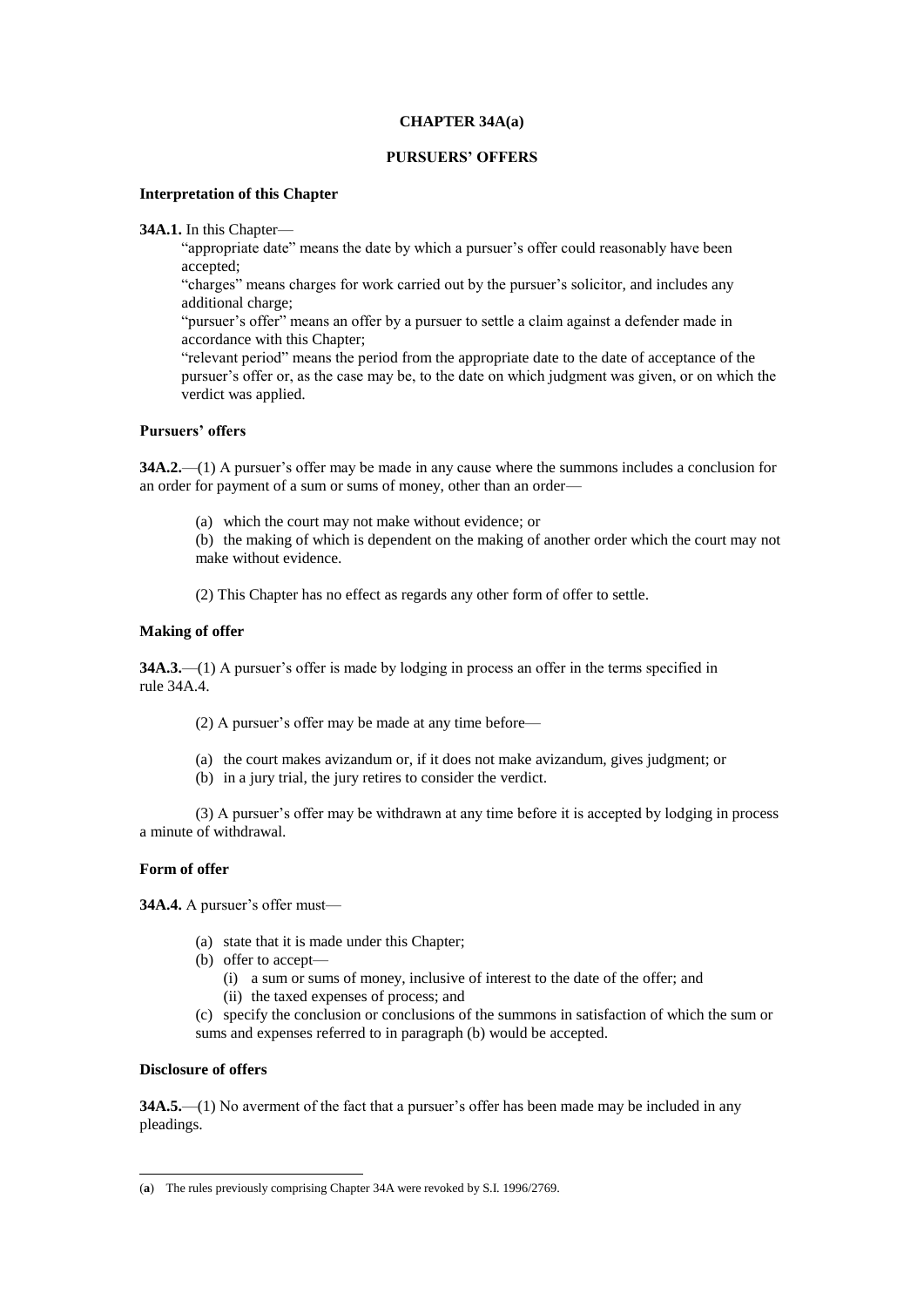- (2) Where a pursuer's offer has not been accepted—
- (a) the court must not be informed that an offer has been made until—
	- (i) the court has pronounced judgment; or
	- (ii) in the case of a jury trial, the jury has returned its verdict; and
- (b) a jury must not be informed that an offer has been made until it has returned its verdict.

## **Acceptance of offers**

**34A.6.**—(1) A pursuer's offer may be accepted any time before—

- (a) the offer is withdrawn;
- (b) the court makes avizandum or, if it does not make avizandum, gives judgment; or
- (c) in the case of a jury trial, the jury retires to consider its verdict.

(2) It is accepted by lodging in process an acceptance of the offer in the form of a minute of acceptance.

(3) A minute of acceptance must be unqualified other than as respects any question of contribution, indemnity or relief.

(4) On acceptance of a pursuer's offer either the pursuer or the defender may apply by motion for decree in terms of the offer and minute of acceptance.

(5) Where a pursuer's offer includes an offer to accept a sum of money in satisfaction of a conclusion for decree jointly and severally against two or more defenders, the offer is accepted only when accepted by all such defenders.

(6) However, the court may, on the motion of the pursuer, and with the consent of any defender who has lodged a minute of acceptance, grant decree in terms of the offer and minute of acceptance.

## **Late acceptance of offers**

**34A.7.**—(1) This rule applies to the determination of a motion under rule 34A.6(4) where the court is satisfied that a defender lodged a minute of acceptance after the appropriate date.

(2) On the pursuer's motion the court must, except on cause shown—

(a) allow interest on any sum decerned for from the date on which the pursuer's offer was made; and

(b) find the defender liable for payment to the pursuer of a sum calculated in accordance with rule 34A.9.

(3) Where the court is satisfied that more than one defender lodged a minute of acceptance after the appropriate date the court may find those defenders liable to contribute to payment of the sum referred to in paragraph (2)(b) in such proportions as the court thinks fit.

(4) Where the court makes a finding under paragraph (2)(b), the pursuer may apply for decerniture for payment of the sum as so calculated no later than 21 days after the later of—

- (a) the date of the Auditor's report of the taxation of the pursuer's account of expenses; and
- (b) the date of the interlocutor disposing of a note of objection.

#### **Non-acceptance of offers**

**34A.8.—(1)** This rule applies where—

- (a) a pursuer's offer has been made, and has not been withdrawn;
- (b) the offer has not been accepted;
- (c) either—